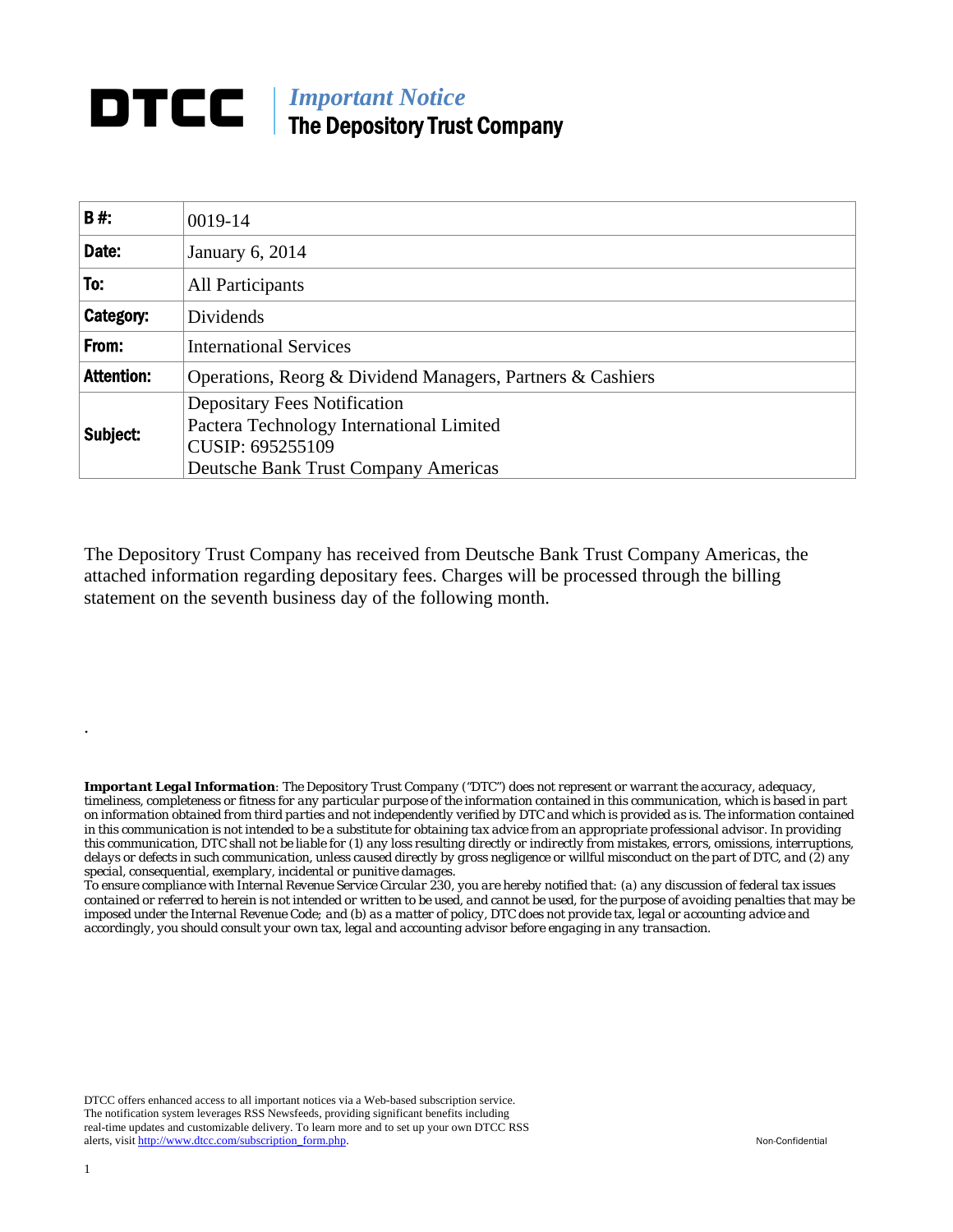Deutsche Bank Trust Company Americas Trust and Securities Services Global Equity Services

*DEPOSITARY RECEIPTS*

To: Holders of American Depositary Receipts (ADRs) Issued in respect of equity shares of Pactera Technology International Limited

Cusip: 695255109 ISIN: US6952551090

Please be advised that pursuant to the provisions of the Deposit Agreement dated as of June 14, 2010 by and among Pactera Technology International Limited (the "Company"), Deutsche Bank Trust Company Americas, as depositary (the "Depositary"), and all Holders and Beneficial Owners of American Depositary Shares ("ADSs") evidenced by ADRs issued thereunder, the Depositary is entitled to charge an annual fee of US\$0.02 per ADS for the operation and maintenance costs in administering the ADRs.

Deutsche Bank Trust Company Americas, as Depositary, has established February 7, 2014 as the record date upon which it will assess such charge. In connection therewith, Deutsche Bank Trust Company Americas will instruct The Depository Trust Company (DTC) to debit the accounts of each of their respective participants holding Pactera Technology International Limited ADSs (or interests therein) as of the February 7, 2014 record date for the amounts owing in connection herewith.

Deutsche Bank Trust Company Americas As Depositary January 6, 2014